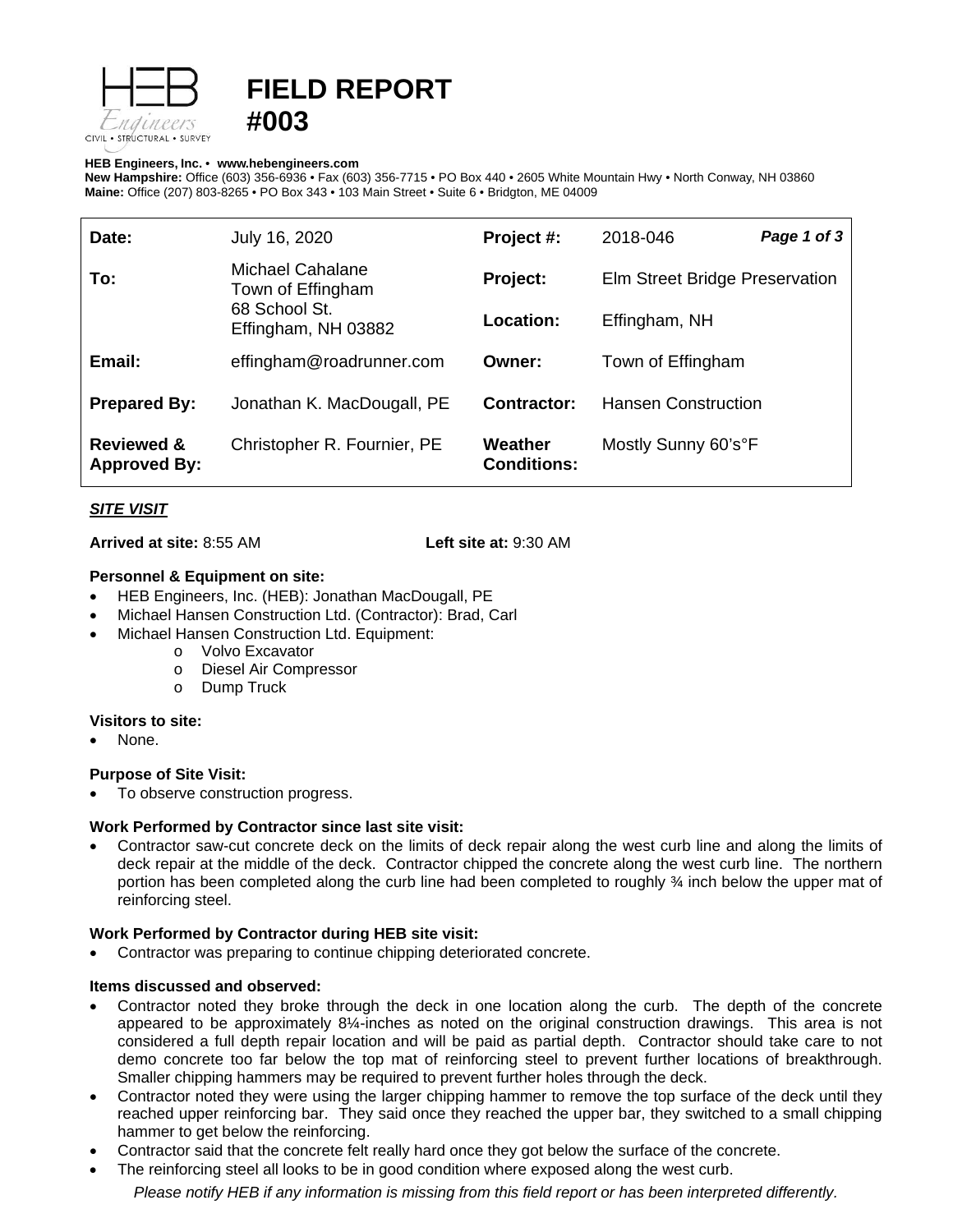*Town of Effingham July 16, 2020 <i>Elm Street Bridge, Effingham, NH Field Report #003 HEB Project #2018-046*

#### **Work Scheduled:**

• Contractor expects to complete chipping the concrete deck along the west curb today, along with much of the concrete at the center of the deck.

#### **Outstanding Construction Issues:**

None.

## **Next Observation:**

• Monday, July 20, 2020, or as needed.

#### **Photos:**

• Taken by JKM July 16, 2020.



Photo 1: Concrete deck chipped out along the west curb.